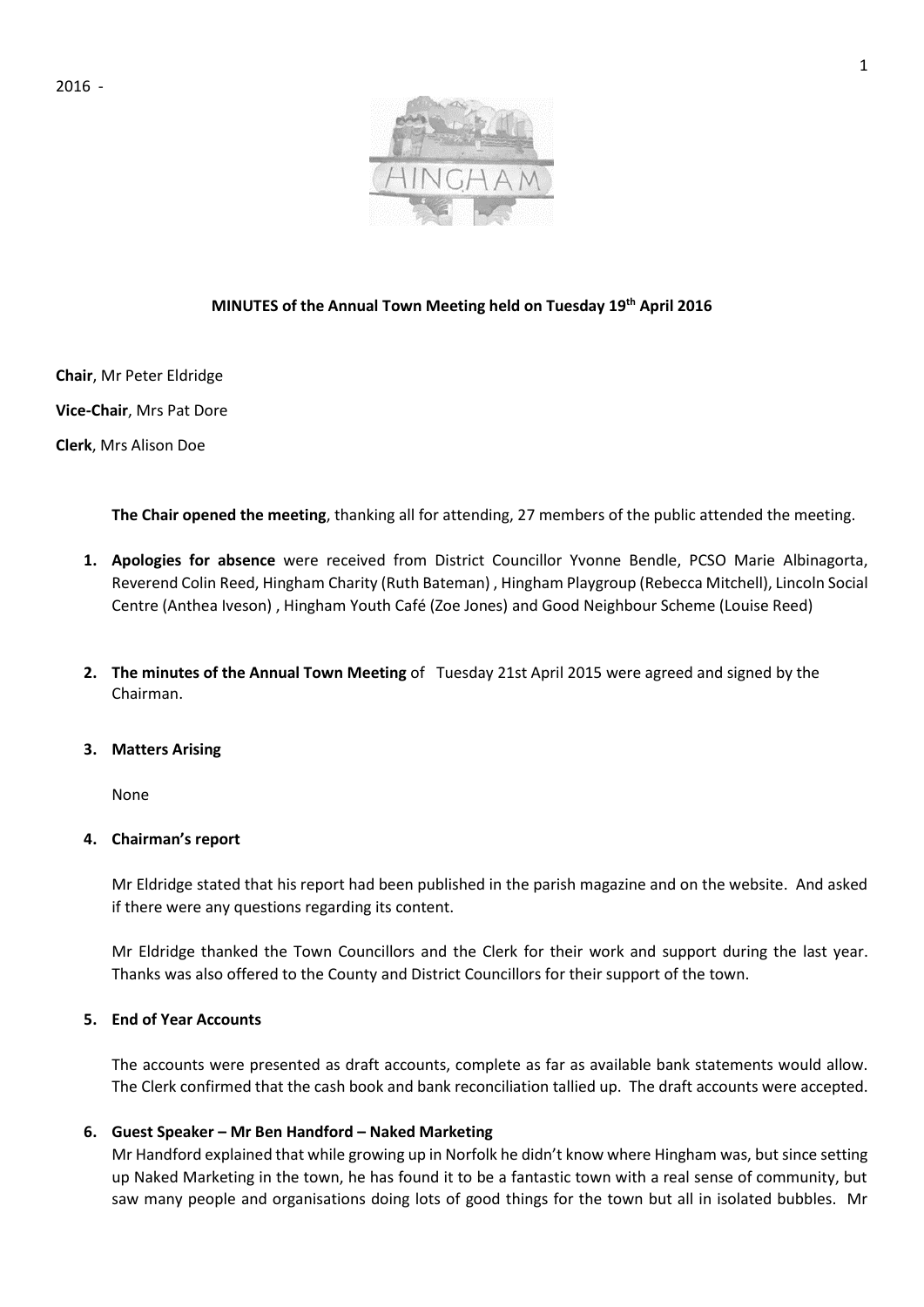#### 2016 -

Handford explained that with a more centralised way of communicating information (such as centralised shared notice boards in prominent positions) that the information available would be less diluted and reach a wider audience (benefitting both residents and visitors to the town). Ben noted that there are currently 18 noticeboards, many holding out of date information, and that while the Town Council website held up to date Council information, the events calendar was empty, and championed the idea of town website or greater use of social media for promoting the clubs/organisations and their events. He suggested that the greens would be an excellent advertising place on the day of an event to entice people driving through.

Mr Handford applauded the idea of a Christmas Market and added that lots of lights in the trees over Christmas to help to make the Town look special. He also praised the Parish Magazine, but said as a business, he did not receive it, and therefore not being resident in the town, was not aware of many of the events that take place. He encouraged more inclusion for the businesses, as they could be a key source of support (possibly both financial and in time and expertise) for the Clubs and Societies needing assistance, suggesting the organisation of a fun event/ challenge, where the businesses could be invited to have a team and take part – with a social event (BBQ) afterward.

A pack for the residents of the new houses was suggested to let them know what organisation/events are available in Hingham , to encourage them to be involved and spend their free time in the town, helping the town to grow and thrive.

The Chairman thanked Mr Handford and invited questions or comments.

### From the Audience:

It was stated that the notice boards outside of the town centre were regularly looked at by walkers, probably more so than the ones in the centre of town – one of which is dedicated to the Hingham Society

When the website was set up the Town Council voted against societies being able to access the calendar to promote their events, however a Facebook page has now been set up and will be available for events to be advertised on. It was noted that Facebook is not for everyone – but suggested that a seminar could be put on for those who want to use it but don't know how.

There was some debate as to whether the businesses receive the Parish Magazine, it was explained that any new businesses were approached, but not all wanted to advertise in it and that it was thought that only 4 businesses don't receive it, but it is available in Harrods. It was requested that a copy of the Parish Magazine be given to the businesses in the town.

### **7. Hingham Surgery – Dr Shaun Conway**

Dr Conway said that the work to extend the surgery was now complete, and that 2 new doctors were in post (both part time). The surgery has been hosting medical students since 2014, and would now be taking a short break from this, with more students at a later date. Dr Conway explained that there had been a rise in patient numbers due to Watton Surgery shedding patients, with current patient figures at 5766, and was aware that it was not always possible for patients to see their preferred doctor, but hoped that as patients get use to the new doctors the situation would resolve itself.

Dr Conway outlined the future challenges for the surgery as, reducing time patients wait for their appointment once at the surgery, and the increase in patient numbers that would be brought about by the new houses, but added that this was estimated to take patient numbers to approximately 6000, which the surgery should be able to absorb.

The Chairman thanked Dr Conway, congratulated him on the Surgery being rated  $8<sup>th</sup>$  best surgery in the country and invited questions or comments.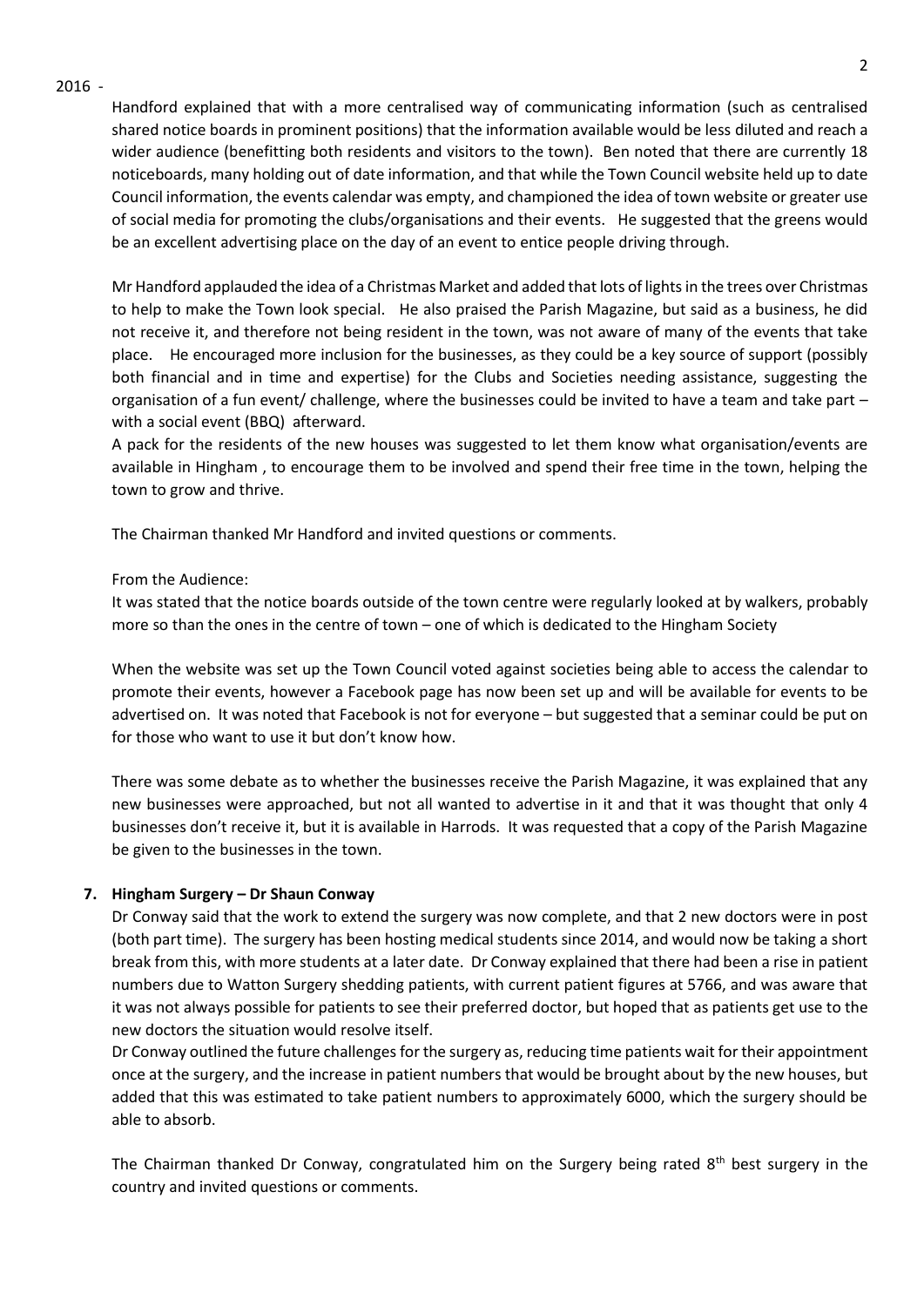#### From the Audience:

It was commented that time spent listening to patients was very much appreciated and it was accepted that this may increase the time waiting in the surgery for appointments.

# **8. Reports from Organisations within Hingham**

The following reports were received from Clubs/Societies and Organisations – copies of all of the reports were given to everyone attending the meeting (and are appended to these minutes) - additional comments made regarding each report are noted below.

# **8.1. Hingham Town Council – Working Parties**

Events Working Party – Thanks was given to Cllr Yvonne Bendle and to South Norfolk Council for their support and for the grants awarded toward the cost of the Mediaeval Fair and the Queen's Birthday Celebrations. A request was made for volunteers to help with the arrangements for the Queen's Birthday Party, and it was noted that as part of the celebrations there would be a BBQ, Face-painting and a Bouncy Castle at the Sports and Social Club on Sunday afternoon 12<sup>th</sup> June, and that the Market in the Market Place was planned for 9<sup>th</sup> July.

Highways Working Party – Thanks was given to the volunteers in helping to achieve a commitment from Norfolk County Council to implement some road safety improvements within the town. The next project for the working party is to re instate the community Speed-watch for which a volunteer coordinator is needed.

Cemetery Working Party – Thanks was given to Mr Ramm – for all of his hard work maintaining the cemetery, and for the Volunteers on the working party for their ongoing hard work to improve the cemetery making it a pleasant and peaceful place for visitors. The next project is to undertake a planting scheme at the entrance to the cemetery to further enhance it appearance.

It was questioned if the Churchyard Working Party was still in existence – and if the work to remove the Yew tree was going to be undertaken – The Clerk advised that a contractor had been appointed to trim the Yew trees but none were scheduled to be removed – the issue of the Churchyard Working Party will be referred back to the Town Council.

# **8.2. Hingham Charity**

It was noted that the request for the allotment plot size to be reduced had been taken on board.

#### **8.3. Hingham Education Trust**

A reminder was given that the application forms are available from early August and must be returned by 16<sup>th</sup> September. Details are published in the Hingham parish magazine and other local parish magazines.

# **8.4. Hingham Good Neighbour Scheme**

# **8.5. Hingham and District Community Car Scheme**

Thanks was given to the Hingham Good Neighbour Scheme and the Surgery for reminding people that the Community Car Scheme is available, for the hard work of Nancy Playford for administering the scheme and for all of the volunteer drivers – although 2 more volunteers had come forward many more are needed to preserve the longevity of the scheme. Concerns were raised regarding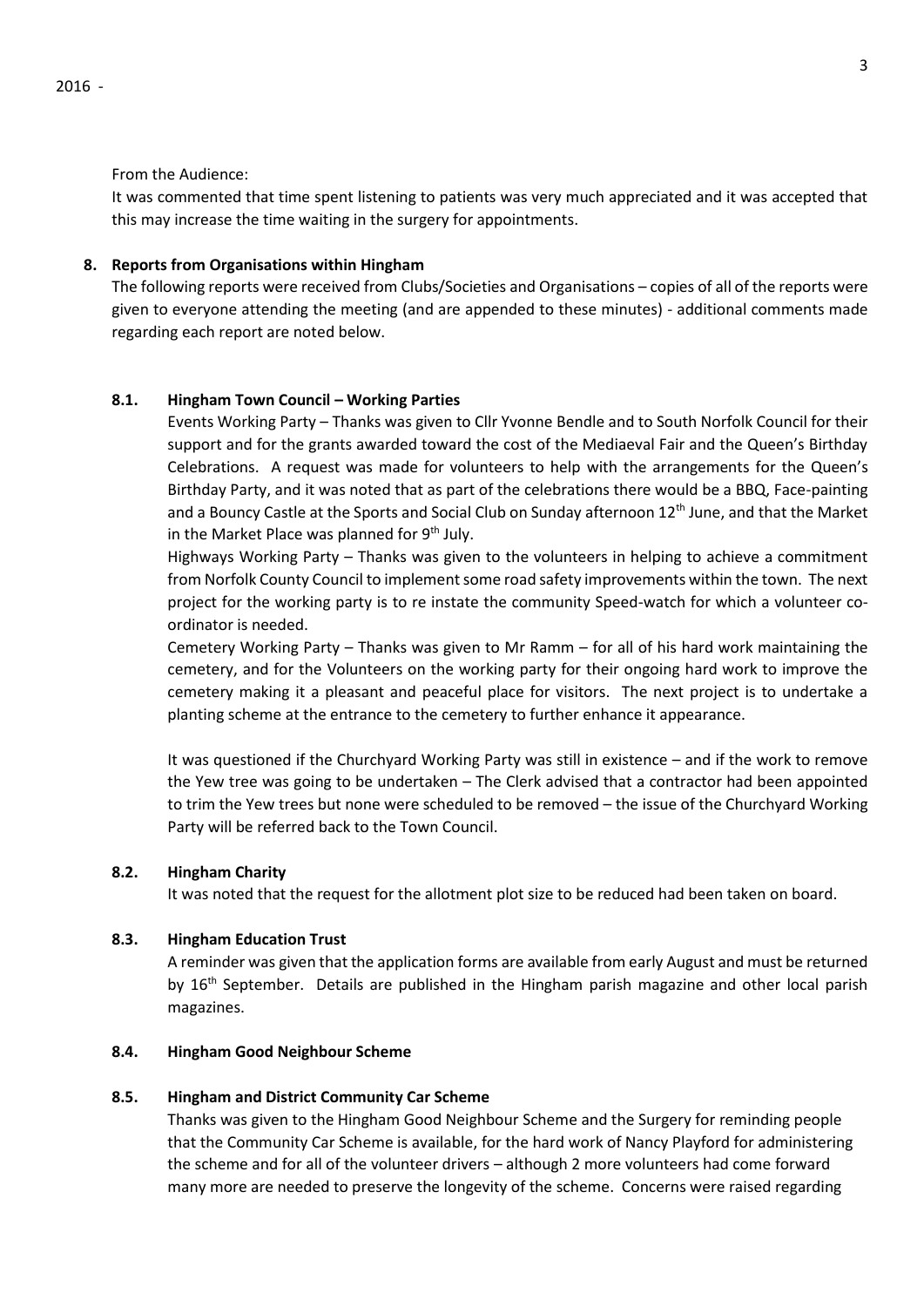2016 -

the budget cuts at South Norfolk Council and that this may have an impact on the funding provided for the scheme.

# **8.6. Hingham History Centre**

The report contains a tying error and should read that the average turnout for the Mardles is 40.

# **8.7. The Hingham Society**

Concerns regarding the drainage strategy for the Hops development were reiterated, and the Hingham Society will be keeping a close eye the effect that the development has on the flooding problems already highlighted. It was noted that the Litter Pick will be held on 24<sup>th</sup> April at 2pm, meeting outside the White Hart.

# **8.8. Lincoln Social Centre**

**8.9. Hingham Youth Café**

# **8.10. Hingham Playgroup**

### **8.11. St Andrew's Hingham Heritage Fund**

It was noted that the performance by The Academy of St Thomas on  $17<sup>th</sup>$  September is a joint venture with the History Centre, and that light lunch with music will take place in the church on the  $3<sup>rd</sup>$ Wednesday in the month (until September) with a curry lunch on  $7<sup>th</sup>$  May.

# **8.12 St Andrew's Ringers (STARS)**

STARS reported that they continued to thrive having a 2 octave full set of bells, playing at care homes, the Mediaeval Fair and will be playing on the Sunday of the Queen's Birthday Celebrations.

### **8.13. Methodist Church – Bond Street**

### **8.14. Hingham Gardening Club**

The trip to Desert World was described as an excellent evening, and it was noted that the trip to Hyde Hall in Essex is on July  $20<sup>th</sup>$ . New members would be very welcome as the club is getting low on numbers.

### **8.15. Hingham Rectory Bowls Club**

The Bowls Club reported that membership had gone down due to injuries, and that there were problems with the fabric of the building, and difficulty in securing grants to help, it was suggested that some advice may be available from the Tennis Club who had been successful in securing grants in the past. The Bowls Club building is available for hire during the summer months and open "roll up and play" sessions are available.

### **8.16. Hingham Tennis Club**

It was reported that the Tennis Club had received comments that they were underselling themselves by charging £60 per adult membership, but understand that not everyone will want to commit to a membership so are planning to have a Pay and Play scheme, where courts can be booked and paid for over the phone/online – But a balance would have to be stuck between making the facility accessible to all and keeping it secure to ensure it is looked after and preserved at a standard that will ensure continued payment for memberships. Thanks was given to the HPFA for their support, to South Norfolk Council for financial and planning assistance, to Kate for leaflet delivery, to Hingham Town Council and to all the businesses and individuals that donated £5.00.